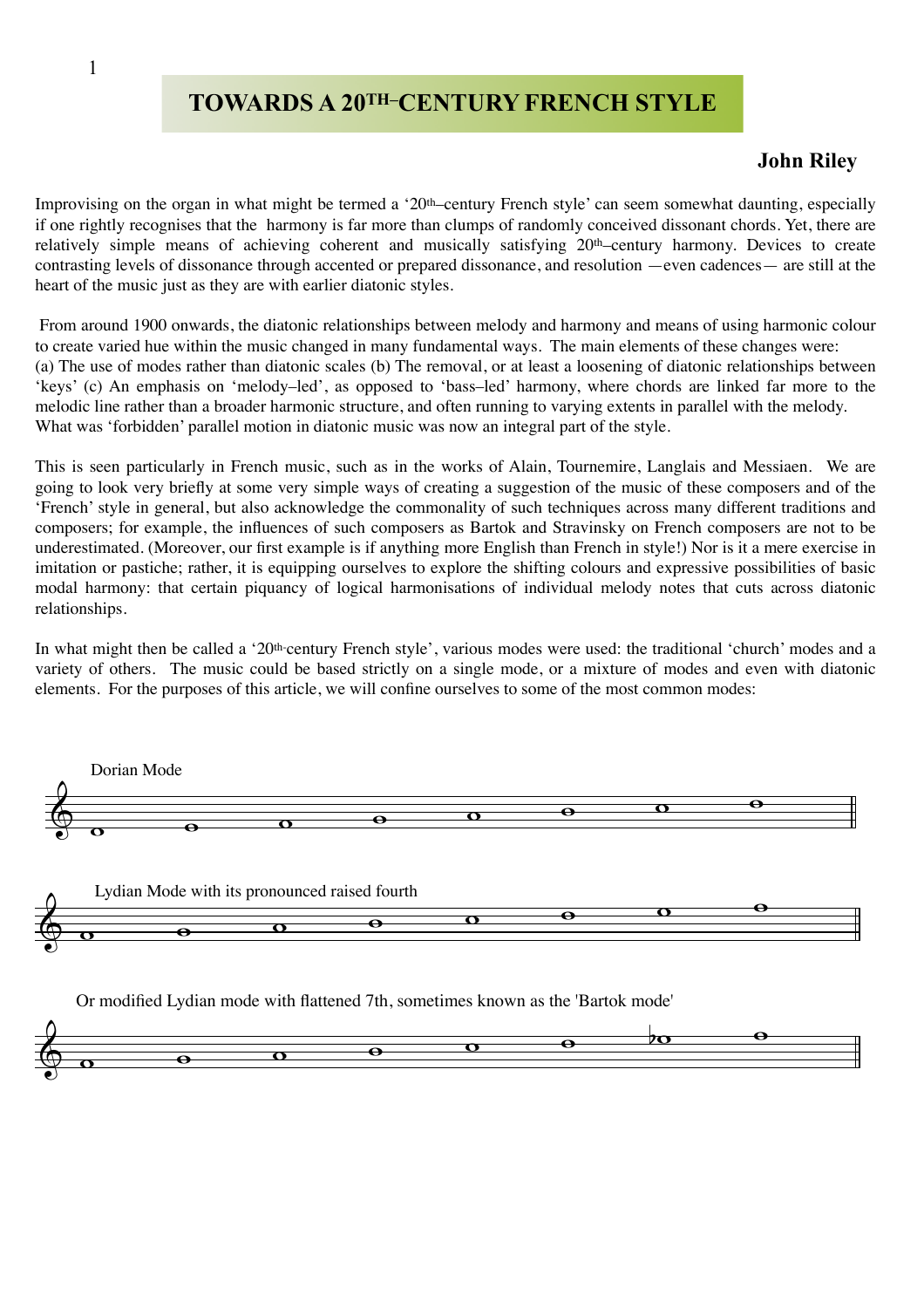Octatonic mode, (Messiaen's Mode III), which can start on any note and is governed by an alternation of the intervals of tones and semitones:



Or starting semitone — tone —semitone etc.



Added to this, there is a very rich variety of possible harmonisations of any note. Here are just a few possibilities using just one melody note. Note how each one has different levels of dissonance and consonance, as well as texture, all of which contributes to the expressive hue of a particular chord.



As it stands though, the above example is a random sequence of chords and most of the chords would not make logical relations with their neighbouring chords; as with diatonic music, there still has to be some thought as to the transitions from one chord to another. You should be able to see this in the various examples below.

Firstly though, let us remind ourselves on what is the fundamental building block of so much music - the interval of a fifth, as in this fanfare, (Ex. 1). Note also how two strands of fifths can be used to create new harmonies, plus tension and resolution that leads to a climax and sense of cadence.



2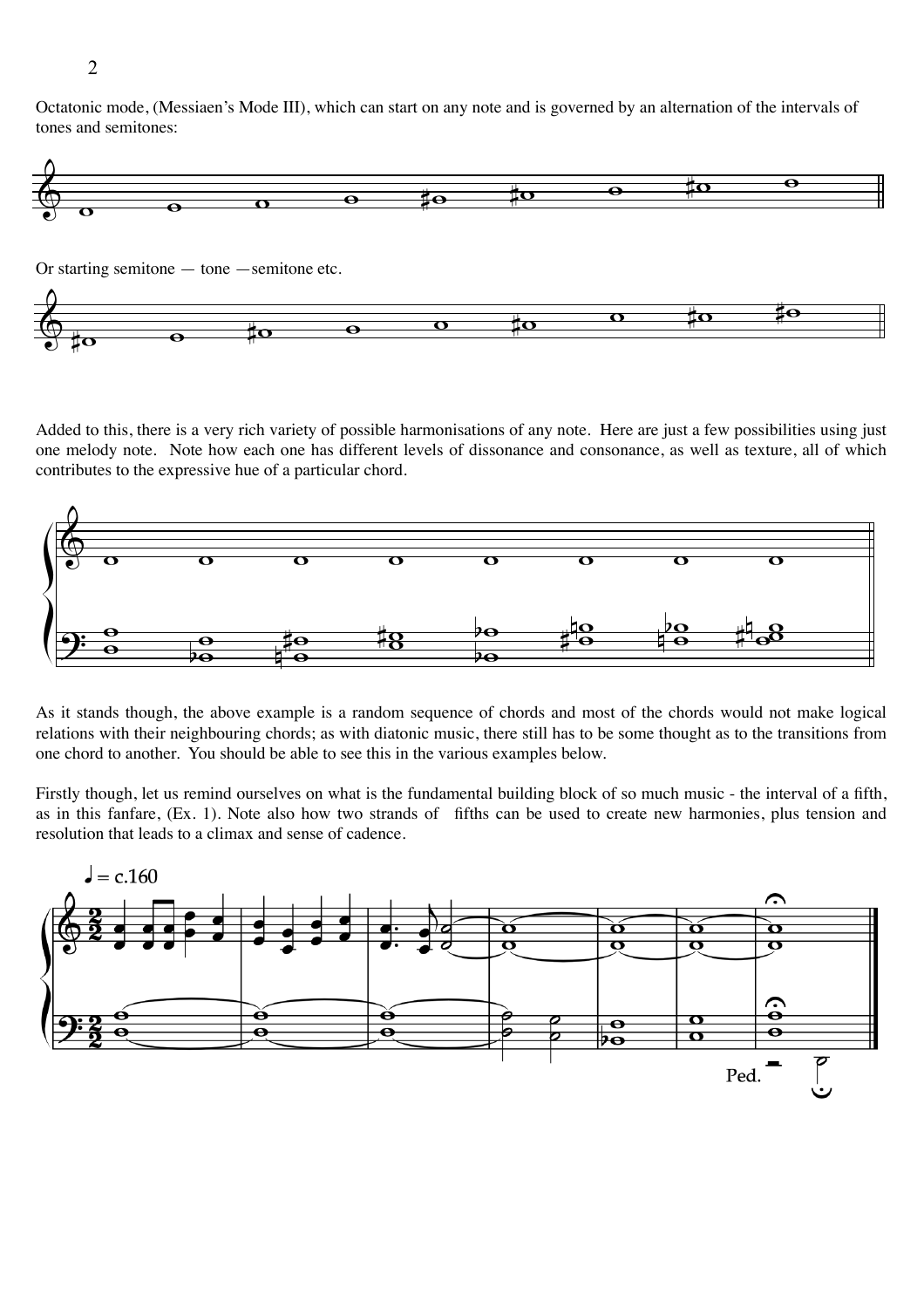The fifth can also become a major or minor triad if a note in the melody creates a third with the bass; here is a P*relude* with the melody accompanied by major triads. Note also here, as in other examples, the use of passing notes between the basic triads, (Ex. 2).



Contrast this sound with when a mixture of major and minor are used. Note also the difference made with a slightly more varied rhythmic pattern in the melody, (Ex. 3).



Mixing in smoother–sounding thirds can create added light and shade. Note also, the use of the Octatonic mode for the melody, (Ex. 4).

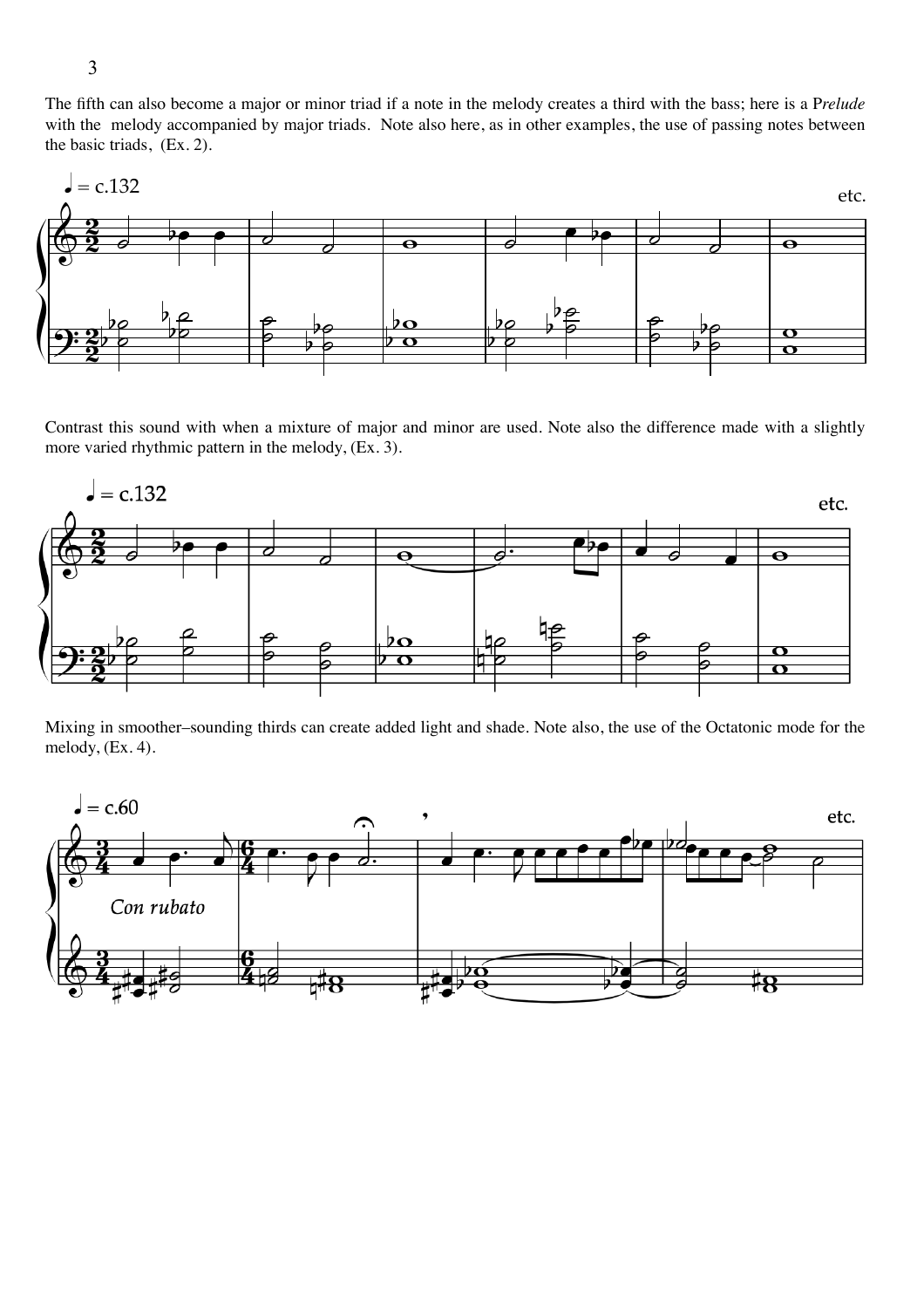As with the fifth, the slightly more astringent interval of a perfect fourth (the fifth inverted), can also become a major or minor chord with the added melody. In the *Sicilienne (*Ex.4), the underlying harmonic pattern of fourths (shown in the upper skeleton score) can underpin increasing melodic, harmonic and rhythmic freedom and colour. Note also the use of prepared suspensions and resolutions, which create a form of cadence (Bars 1–2, and Bar 4). (Ex. 5)



Using a contrasting interval, such as the rather acerbic augmented fourth, can also be used *en bloc* to define a contrasting section, such as in this *Scherzo,* (Ex. 6).